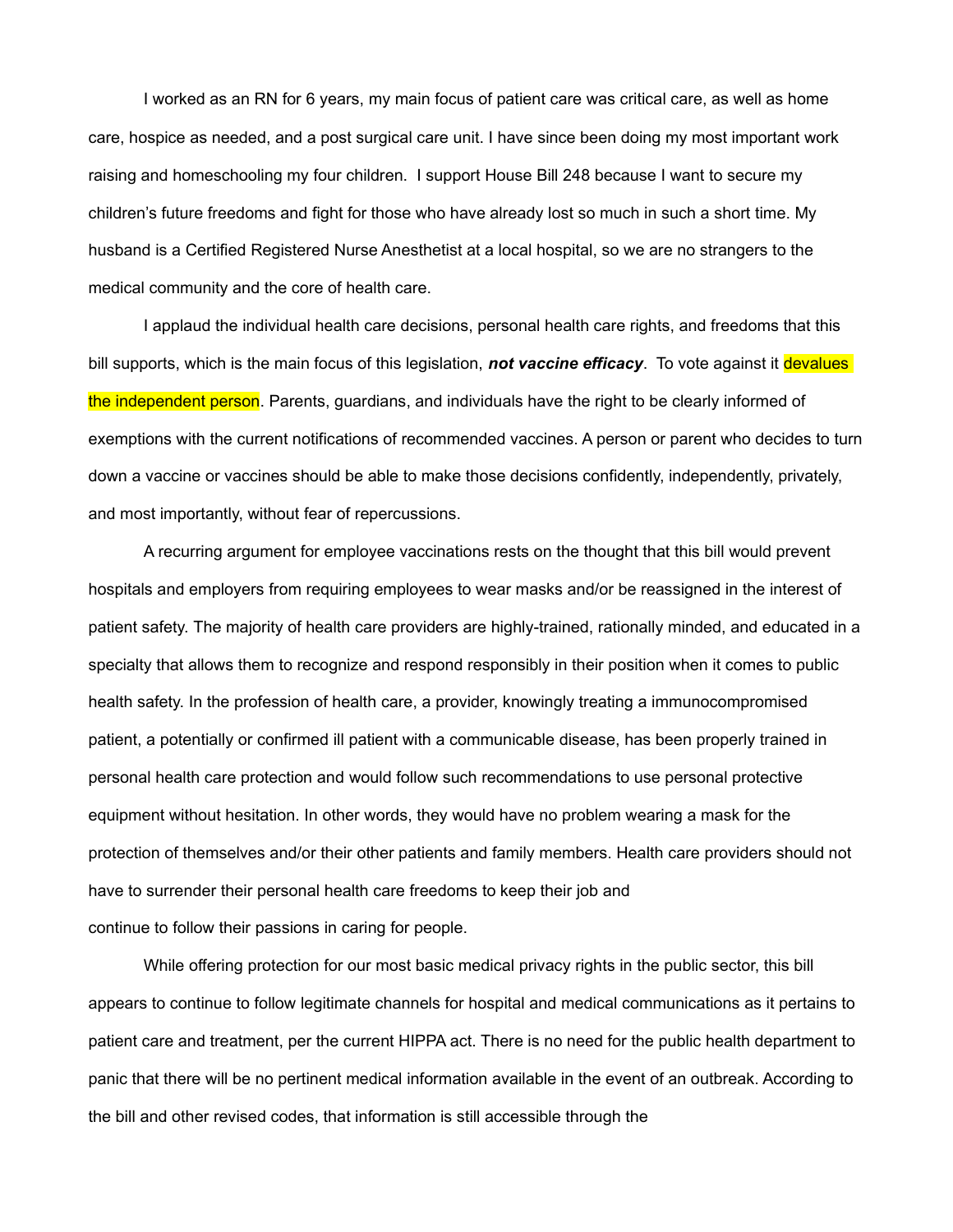proper medical processes as needed for health care purposes.

The growing concern for the unvaccinated population is an unsubstantiated argument. This idea suggests that a majority of children/people don't get vaccinated, whereas in reality it is a very small percentage of the population that bypass vaccines. According to an article in the Washington Post from 2018, only 1.3% of children under 2 years of age in the US had not received the recommended vaccines while the greater part of parents choose to vaccinate per the recommendations. Blocking this bill would completely remove that freedom of choice for parents and individuals. While such a small portion of the population concerns medical professionals, it is yet still an inalienable right of parents and people of all ages. This bill would be a move in the right direction to protect individual freedoms.

Health care providers have abandoned natural health promotion and prevention. While vaccines are proven to decrease mortality and hospitalizations, there is little stress on natural vitamins, herbs, and healthy lifestyle habits to increase our immune response and prevention. Our government and health care system cannot take the intimate personal choice to decline a substance to be injected or otherwise placed in ones body away from individuals. As health care providers we cannot force or control how a person decides to treat their personal health. We do our best to inform people of treatment options and healthy lifestyle behaviors. People have the right to make personal health care decisions even if they result in unpleasant outcomes. We teach them how to make healthy lifestyle choices, while respecting their right to make an informed decision. We do not get to make that decision for them, we do however continue to support them by providing information, including any possibly

consequences even when we do not agree with their decisions and continuing to do all that we can for them.

In the case of the COVID-19 vaccine, the coercion to receive the shot has been unethical and deceitful. From conducting a statewide lottery for only vaccinated individuals using Federal Relief Monies to offering incentives; monetary, social participation permission, the ability to keep ones job, as well as more unmentioned. As it is evident, although with the pressure to receive a shot, one could not know, the Covid-19 Vaccine has NOT been fully approved. There is so much we DON'T know concerning this shot. Even the approval is being urged to be made at a hurried pace. According to several sources, Pfizer Inc. applied in July of 2021 for a "Priority Review", in which a decision for approval must be made within six months. An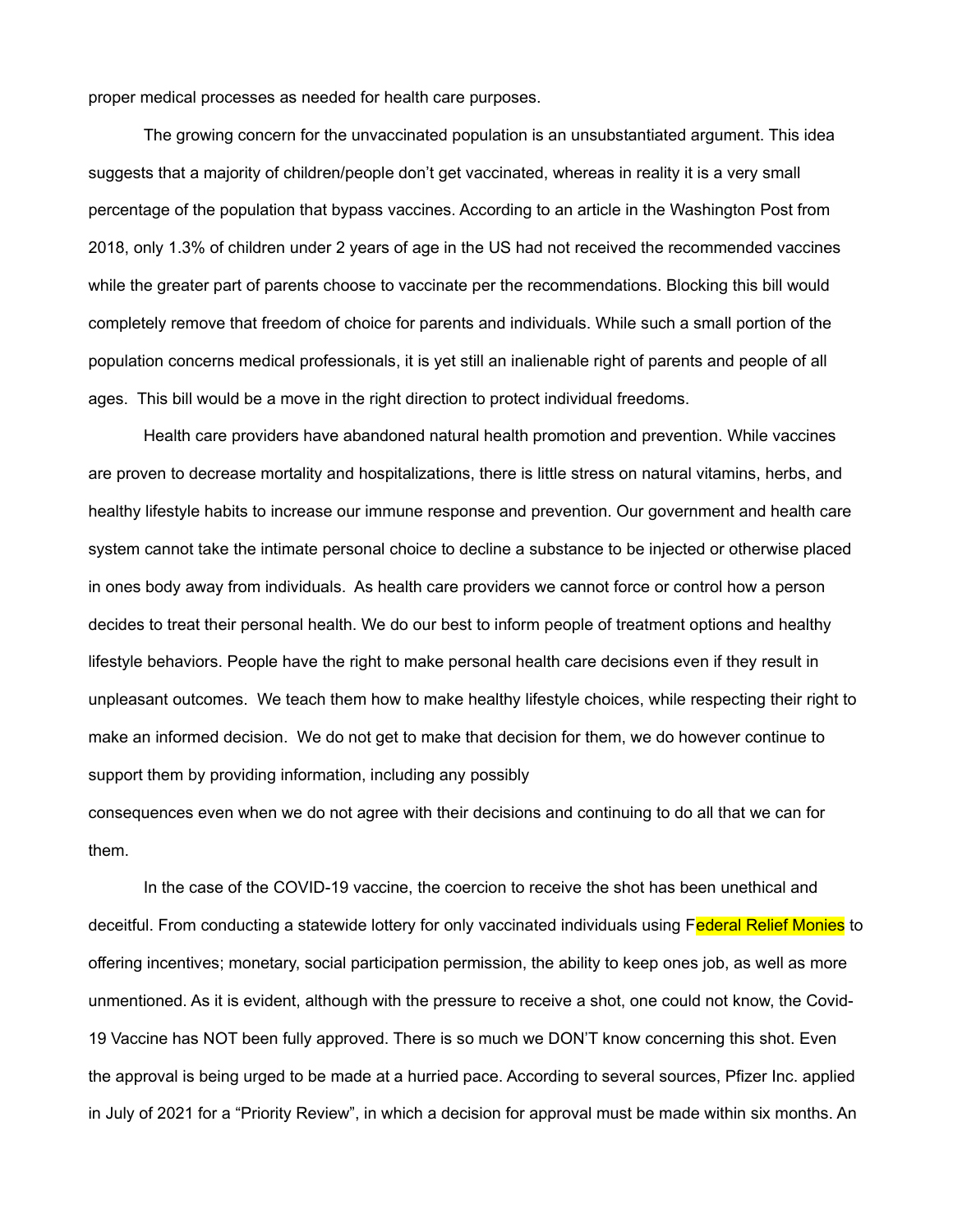article from the site The History of Vaccines, An Educational Resource by the College of Physicians of Philadelphia, called "Vaccine Development, Testing and Regulation"

[\(https://www.historyofvaccines.org/content/articles/vaccine-development-testing-and-regulation](https://www.historyofvaccines.org/content/articles/vaccine-development-testing-and-regulation)) states that in the US, vaccine development has a standard of steps, with the first steps being laboratory and animal studies. The exploratory stage of the initial step is reported to last 2-4 years. The pre-clinical stage lasts 1-2 years, which studies tissue-culture and cell-culture systems to assess the safety and ability of the vaccine to create an immune response. Then follows the Investigational New Drug Application to the FDA, which includes a description of the manufacturing, testing processes, lab reports. Once approved by the FDA, *then* the vaccine starts three phases of testing, which include clinical studies in humans. We have essentially skipped 3-6 years of studies, moved right into the phase trials and on top of that have immense pressure from all directions, with little to no allowance for rebuttal, questioning, or hesitancy.

Privately owned businesses have been manipulated into enforcing regulations that remove personal freedoms due to the restrictions and threats of reprimands that government has put on them. The government has conned privately owned businesses and retail giants into doing the work they want done, but in a way that makes it appear they are not involved. The unconstitutional, forceful closure of businesses, along with fines for not following poorly reported, incomplete studies has businesses at the mercy of government demands as the need for basic financial providence is depended on by so many of the employees. Our Governor recently released a less that forthright statement claiming that since January, 98% of hospitalizations have been unvaccinated peoples. While true, he neglected to include the vaccination rollout and the phases that were in place in Ohio during the first part of the year. It wasn't until March, that people aged 50 and older were eligible for the vaccine, as well as the definition that people vaccinated less than two weeks or with only one shot were considered unvaccinated.

Blocking this bill would lead to potentially more severe mandates and future recommendations to become more intrusive on our personal freedoms without taking into consideration the effect of a particular treatment or recommendation on an individual. There are valid reasons for a person to not take a vaccine(s) including allergies, injuries, or other medical contraindications, not to mention religious exemptions or personal decisions. This bill would put that small but equally important population in a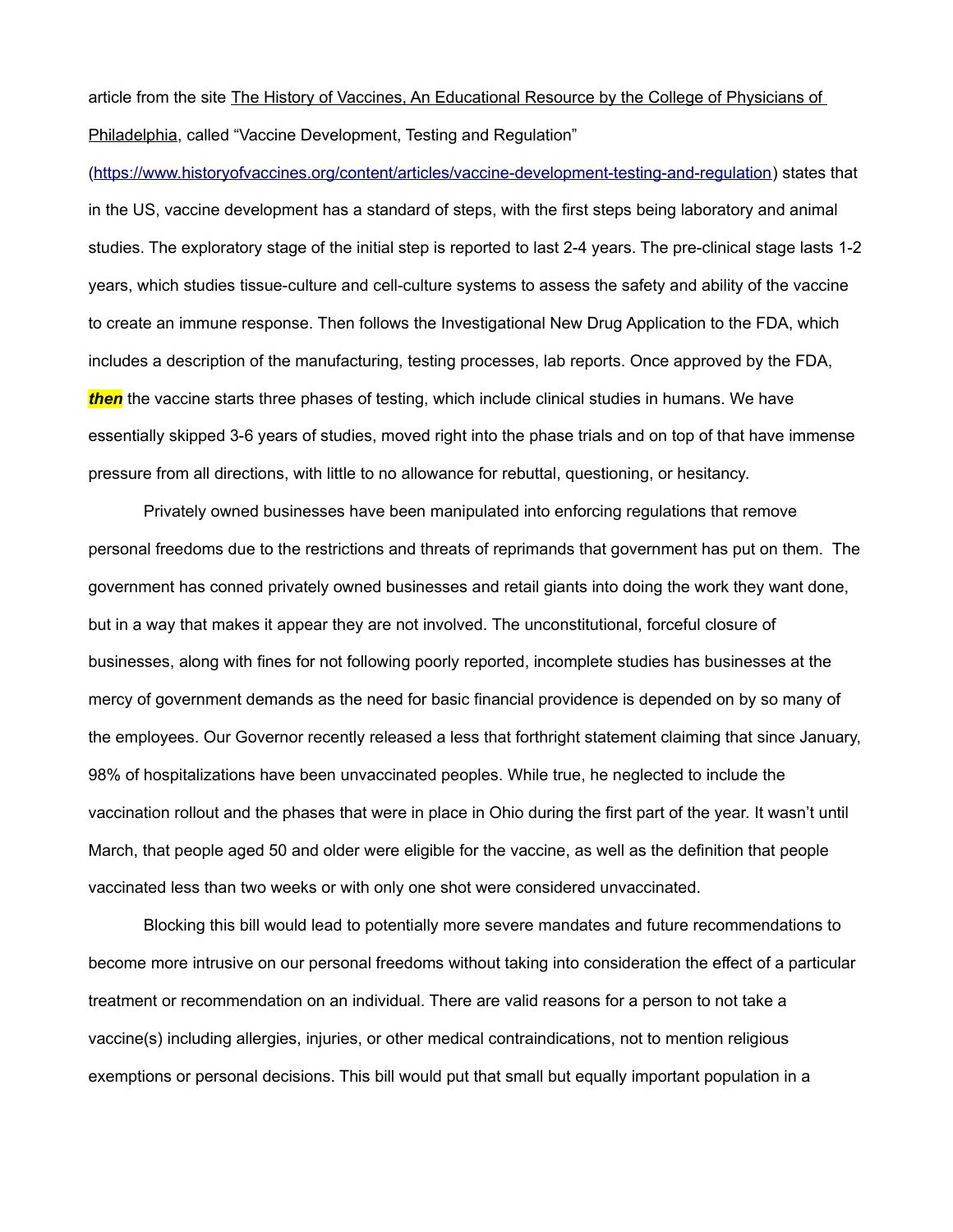position that would make it even more difficult for them to apply their exemptions with an employer or school and cause them fear of any repercussions in their decision.

 House Bill 248 protects the right of the individual from being mandated to disclose vaccine status, participate in a vaccine passport system, registry, or other mechanisms designed to track an individuals vaccine status. It is obvious, although not specifically stated, that the event that spurred the need for this particular bill is directly related to the current controversial tactics and coercion to receiving and tracking the current Covid-19 virus shot. The population, especially those in the medical field who are choosing not to take this shot yet, understand that the Covid-19 shots **are not approved**, but for emergency use only. They are clinically still in the experimental phase, regardless of how imperative the shot is to some people. The push for the shot is excessive, even for those who have already recovered from the virus, which seems like an unwarranted suggestion, as even reported by the Cleveland Clinic in recent studies. There has not been an opportunity for long term studies on side effects. With research and understanding, the risk of the shot outweighs the benefit at this time for younger populations, which has been confirmed by the WHO. Scientists and health care providers cannot yet report on the dangers of the vaccine on the young population, however we do know that there is a very low threat of young people having serious side effects or death from the Covid virus. If the majority of people, including those with comorbidities, do get the vaccine, then according to past reports their risk is greatly decreased. From an article on yahoo news "The Centers for Disease Control and Prevention (CDC) released a report that found the two-dose Pfizer and Moderna vaccine regimen prevents 90 percent of infections two weeks after the second dose, meaning a majority of recipients are unable to contract the virus and thus spread it to others." That report quickly changed to vaccinated people carry high viral loads and can spread the virus just as easily as non-vaccinated people. The science is continuously changing because we are still in the experimental phase – we are still learning about this virus, the variants, which *could* be caused by the massive vaccination, and immunity. After the constant changing of rules, science, recommendations, it is not it not surprising so many people have lost trust in our government representatives and agencies.

Relating to other vaccines, which have been previously and are continued to be recommended for participation in society, such as the meningococcal vaccine, this bill will continue to secure future protections for those who choose not to take them. According to the CDC, vaccines **cannot** prevent an